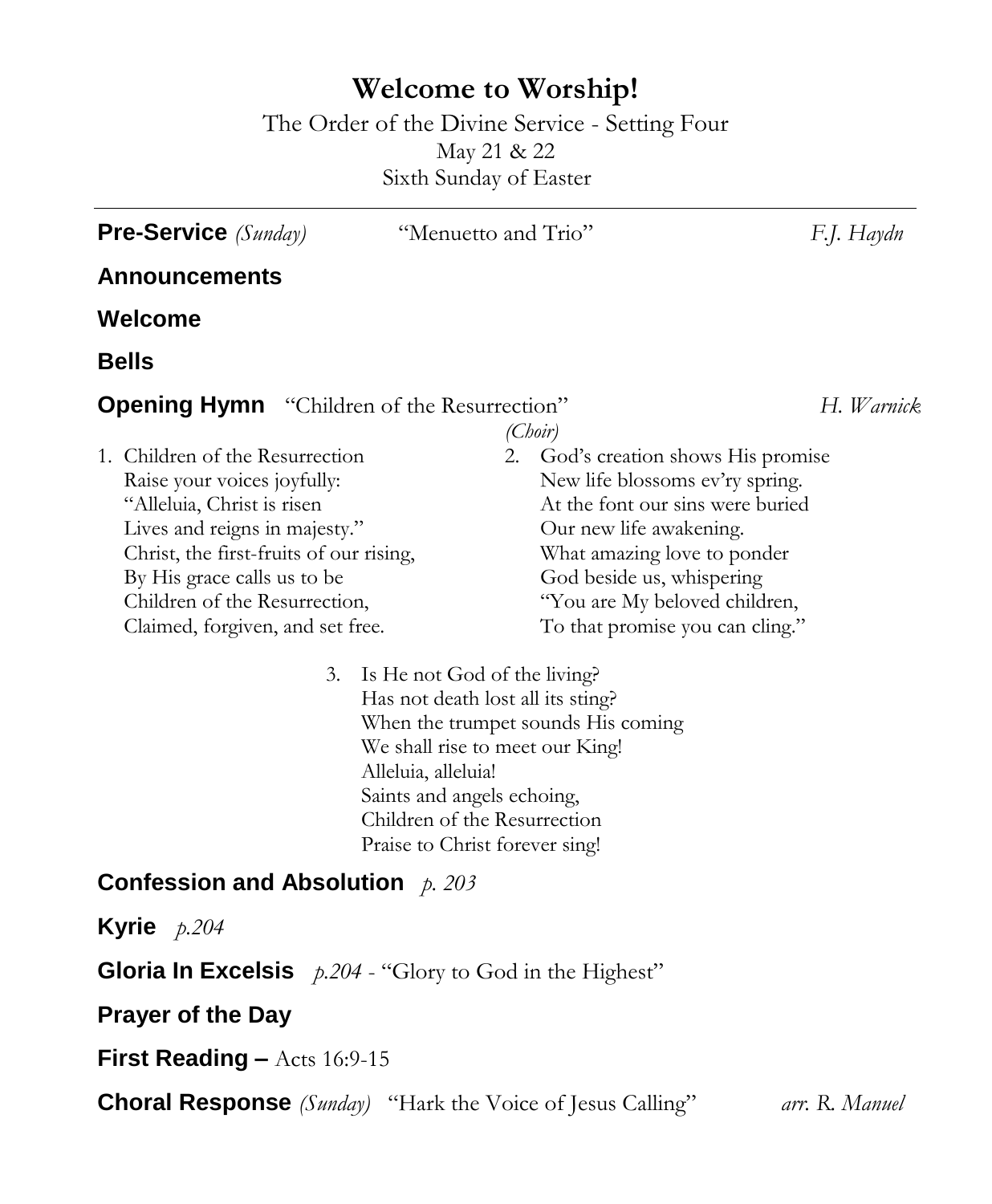| <b>Second Reading – Revelation 21:9-14, 21-27</b>                                                                    |                                              |                                   |
|----------------------------------------------------------------------------------------------------------------------|----------------------------------------------|-----------------------------------|
| Alleluia and Verse $p.205$                                                                                           |                                              |                                   |
| Gospel Reading - John 5:1-9                                                                                          |                                              |                                   |
| Nicene Creed $p. 206$                                                                                                |                                              |                                   |
| Hymn of the Day $#822$                                                                                               |                                              | "Alleluia! Let Praises Ring"      |
| <b>Message</b>                                                                                                       | "Made WHOLE by the Lord"<br>John 5:11        |                                   |
| <b>Offering</b>                                                                                                      |                                              |                                   |
| Voluntary $(8:00)$                                                                                                   | "Andante"                                    | W.A. Mozart                       |
| <b>Prayers</b>                                                                                                       |                                              |                                   |
| <b>Communion</b> $p. 208-212$                                                                                        |                                              |                                   |
| <b>Distribution Hymns</b><br>$# 641 - You$ Satisfy the Hungry Heart<br># 556 - Dear Christians, One and All, Rejoice |                                              |                                   |
| <b>Benedicamus and Benediction</b>                                                                                   |                                              |                                   |
| <b>Sending Hymn</b> #826                                                                                             | $(At 8.00$ worship, choir will sing verse 2) | "Hark, the Voice of Jesus Crying" |
| Postlude $(8:00)$                                                                                                    | "Contradance"                                | W.A. Mozart                       |

## **Altar Flowers**

Altar flowers have been placed in celebration for the wedding of Makayla Kern and Corbin Boensch, and the birthday of their great-grandmother, Mary Geyer, on Saturday, May 21, 2022.

 $\overline{\phantom{a}}$